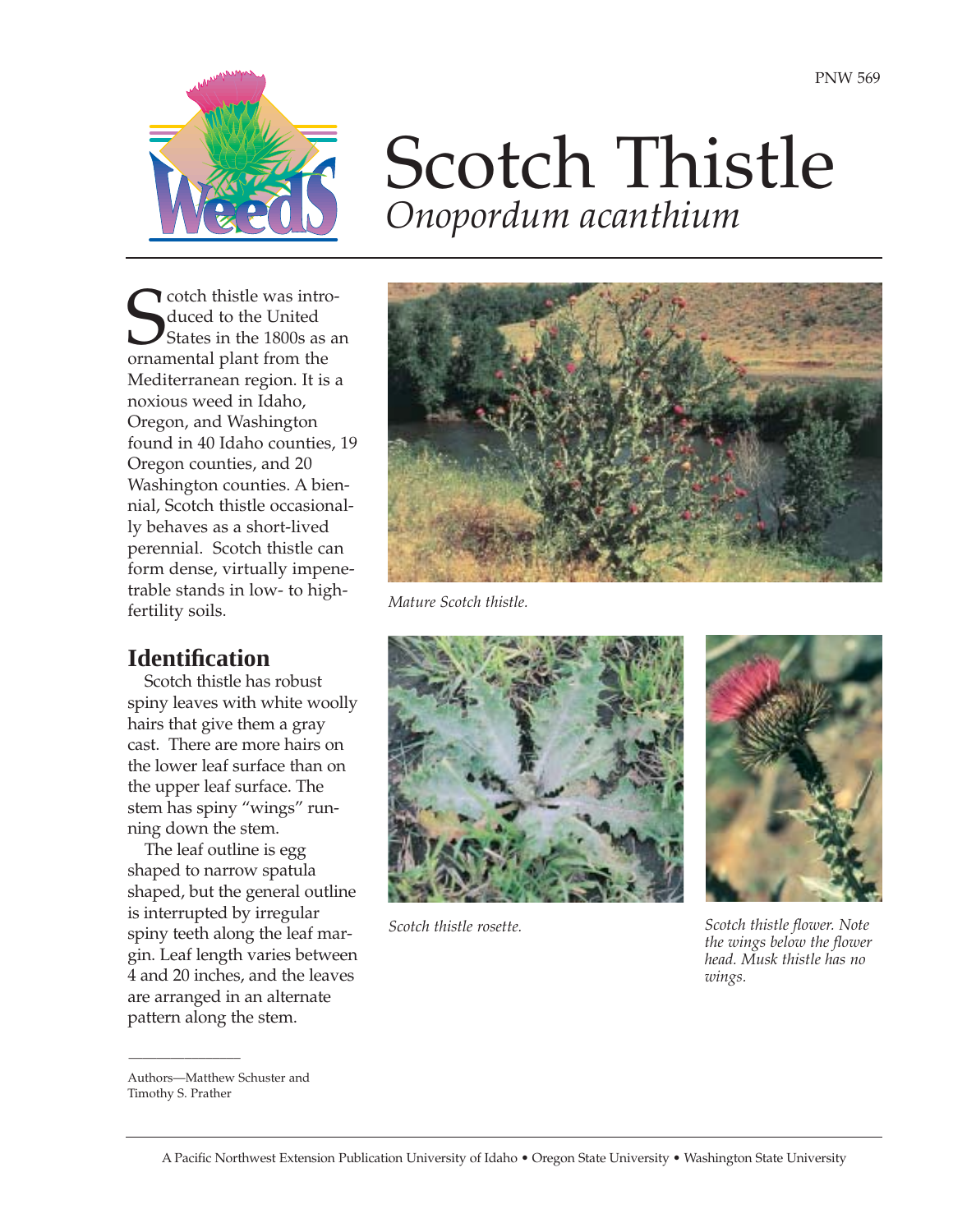Flowers are arranged in heads, generally with one head per branch but with as many as seven heads per branch. Heads range from 1 to 2 inches in diameter. Flower color ranges from white to purple. The receptacle (lower, green part of the flower head) is fleshy and deeply pitted but without bristles.

The stems and flower heads can persist through the winter making infestations detectable in the subsequent year. Plants are usually 2 to 5 feet tall but can reach 12 feet tall.

Seeds are spatula-like in shape with four to five angled surfaces and without hairs. Seeds are a mottled brown to nearly black.

Seeds may germinate in the fall after rains have begun. The rosette (clump of leaves at ground level) remains through the entire next year, achieving a diameter up to 4 feet and producing a thick taproot. The plant typically will bolt after a year as a rosette and flower in July through September.

# **Ecology and biology**

Scotch thistle is often found in disturbed areas, favoring sites with frequent moisture that are dominated by annual weeds such as downy brome. Seedlings usually do not compete well with perennial grasses so Scotch thistle is usually found in recently disturbed sites or sites dominated by annual plants. It is common to find this weed in rangelands and along river corridors.

Scotch thistle competes with, and decreases, desirable forage. The sharp spines deter livestock and wildlife from grazing. In fact, if the stand is dense enough it will create a natural barrier that prevents animals from moving between grazing sites.

Seeds are typically dispersed long distances by water, livestock, and human activity. Wind dispersal is limited to several feet.

Seed production in a head appears to be independent of plant density, and each flower can produce between 110 to 140 seeds. Depending on the number of flowers, a plant can produce between 8,400 to 40,000 seeds. Fewer than 20 percent of the seeds produced initially are ready to germinate, and the remainder lies dormant in the soil for 7 to 20 years as a reserve for future population establishments.

Scotch thistle seeds contain a water-soluble germination inhibitor that requires moisture to break dormancy. Light can also inhibit germination; therefore, seeds need to be buried in the soil or covered by plant residue in order to sprout.

### **Management**

Scotch thistle reproduces only by seeds. Therefore, preventing seed production and spread should be the main focus of any management strategy. Practices such as planting certified seed and cleaning equipment help prevent seed movement to new sites. Unless the seeds are

physically moved, natural dispersal does not progress far from the parent plant. Therefore, controlling small, isolated populations should be the first priority to prevent further spread and establishment.

#### **Mechanical Control**

Because Scotch thistle reproduces by seeds only, severing the root below the soil surface will kill the plant. Mowing can be effective if timed to occur before flowering because some seed may develop in severed flower heads. Any regrowth must be mowed again prior to flowering to avoid seed production. As with any mechanical control strategy, enhancing or establishing perennial competitive plants is necessary to reduce future germination and establishment of Scotch thistle.

#### **Grazing**

Proper grazing management can maintain perennial grass health and allow grasses to compete with Scotch thistle. However, continuous stocking of animals in an area tends to reduce grass health.

Goats will graze Scotch thistle and have been used successfully as part of a weed management plan. Cattle will not graze Scotch thistle, and sheep may graze only very young rosettes.

In years where grass stand vigor is low, a herbicide may be used to keep Scotch thistle from dominating the site, allowing grasses to recover. Grass stand recovery should include delayed grazing in the next growing season.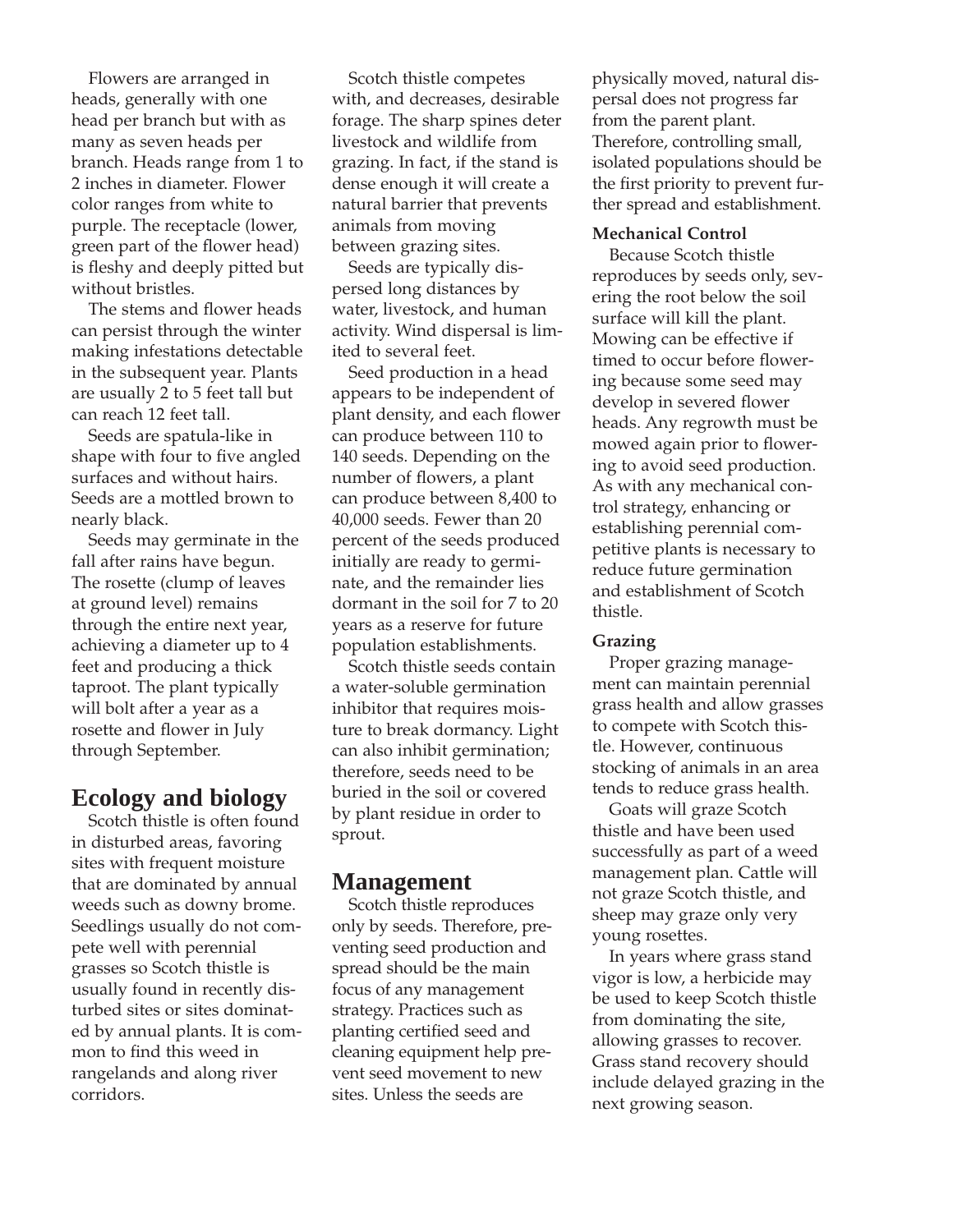#### **Competitive Plants**

Perennial grasses that cover the soil surface appear to inhibit successful establishment of Scotch thistle seedlings. Perennial grasses have been more successful than legumes at reducing the number of Scotch thistle seedlings. Grasses that have proved competitive include tall fescue, orchardgrass, and smooth bromegrass. Other grasses may also be effective so long as they cover the soil surface.

#### **Chemical Control**

Several herbicides used in range, pasture, and noncrop areas control Scotch thistle. Most herbicide applications are made to growing rosettes. Herbicide recommendations can be found in the annually revised *Pacific Northwest Weed Management Handbook*, available in print and online at http://weeds.ippc.orst.edu/ pnw/ weeds.

## **Summary**

A control strategy should include reducing Scotch thistle populations using the tools listed above, altering management to reduce recurrence of the problem, and reseeding if competitive perennials are absent. Since seeds can remain in the soil for up to 20 years, yearly surveys should become part of the management program in order to prevent populations of Scotch thistle from dominating pastures and rangeland. Competitive plants are key to long-term control of Scotch thistle because its seedlings are less competitive against established perennial grasses.

\_\_\_\_\_\_\_\_\_\_\_\_\_\_\_\_\_\_\_\_\_\_\_\_\_\_\_\_\_\_\_\_\_

Authors—**Matthew Schuster**, University of Idaho Extension Educator in District III, and **Timothy S. Prather**, Extension Weed Specialist, University of Idaho Department of Plant, Soil, and Entomological Sciences, Moscow.